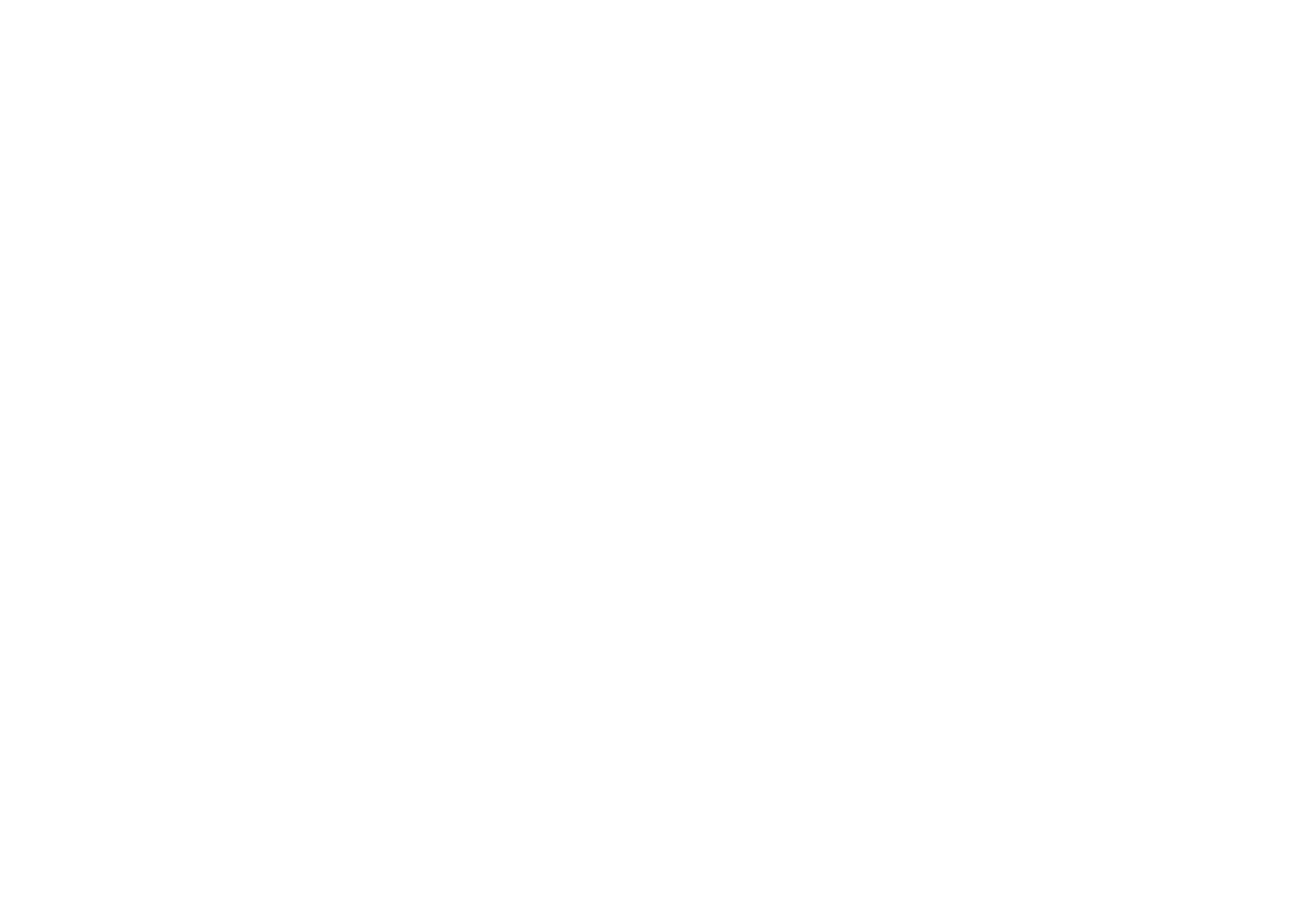## **INFORMATION FOR THE PUBLIC PARTICIPATING IN COUNCIL MEETINGS**

Welcome to this evening's Council meeting. This information is provided on matters which may affect members of the public. If you have any queries on procedural matters, please contact a member of the City's Governance team vi[a governance@cityofperth.wa.gov.au.](mailto:governance@cityofperth.wa.gov.au)

## **Question Time for the Public**

- An opportunity is available at Council meetings for members of the public to ask a question about any issue relating to the City. This time is available only for asking questions and not for making statements. Complex questions requiring research should be submitted as early as possible in order to allow the City sufficient time to prepare a response.
- The Presiding Person may nominate a member of staff to answer the question and may also determine that any complex question requiring research be answered in writing. No debate or discussion is allowed to take place on any question or answer.
- To ask a question, please complete the Public Question Time form available on the City's website <https://www.perth.wa.gov.au/council/council-meetings>. Questions should be forwarded to the City of Perth prior to the meeting via [governance@cityofperth.wa.gov.au](mailto:governance@cityofperth.wa.gov.au)

## **Deputations**

• To submit a deputation request, please complete the Deputation Request form available on the City's website [https://www.perth.wa.gov.au/council/council-meetings.](https://www.perth.wa.gov.au/council/council-meetings) Deputation requests should be forwarded to the City of Perth by midday on the day of the meeting via [governance@cityofperth.wa.gov.au](mailto:governance@cityofperth.wa.gov.au) 

## **Disclaimer**

Members of the public should note that in any discussion regarding any planning or other application that any statement or intimation of approval made by any Commissioner or officer of the City during the course of any meeting is not intended to be and is not to be taken as notice of approval from the City. No action should be taken on any item discussed at a Council meeting prior to written advice on the resolution of the Council being received.

Any plans or documents contained in this agenda may be subject to copyright law provisions *(Copyright Act 1968, as amended)* and the express permission of the copyright owner(s) should be sought prior to their reproduction.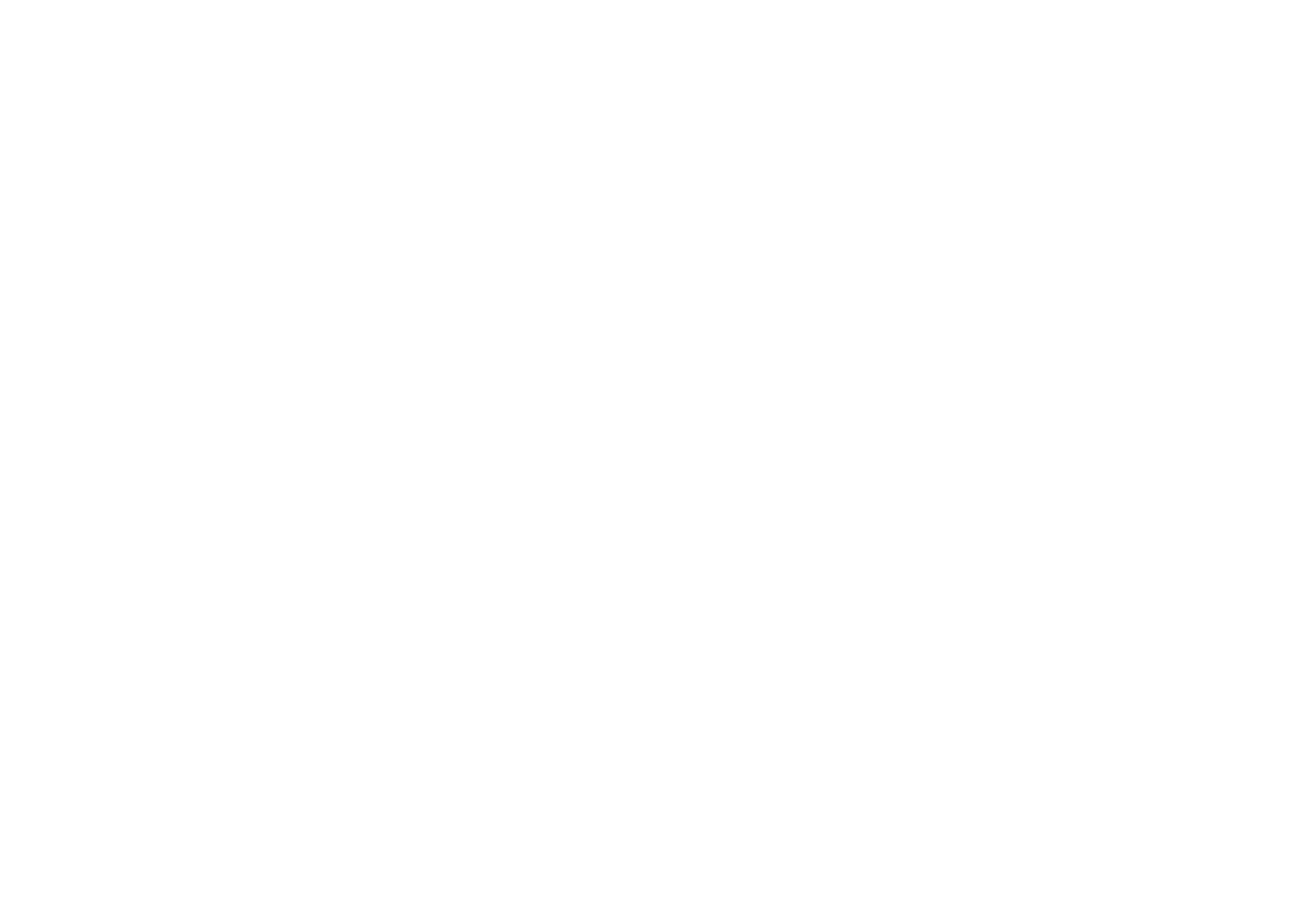## **Order of Business**

## **Item**

- **1. Prayer/Acknowledgement of Country**
- **2. Declaration of opening**
- **3. Apologies**
- **4. Question time for the public and notification of deputations**
- **5. Disclosures of members interest**
- **6. Matters for which the meeting may be closed**

| <b>Attachment No.</b>           | <b>Item No. and Title</b>                                           | Reason |
|---------------------------------|---------------------------------------------------------------------|--------|
| <b>Confidential Attachments</b> | Item 7.2 – Tender RFT000016 - Koolangka Koolangka   s5.23(2)(e)(ii) |        |
| 7.2A, 7.2B and 7.2C             | Playground Construction - Wellington Square                         |        |

#### **7. Reports**

| Item No. | <b>Item Title</b>                                                                            | Page No. |
|----------|----------------------------------------------------------------------------------------------|----------|
| 7.1      | Adoption of the 2020/21 Annual Budget                                                        |          |
| 7.2      | Tender RFT000016 - Koolangka Koolangka Playground Construction -<br><b>Wellington Square</b> |          |

#### **Attachments**

| <b>Attachment No.</b> | Page No. |
|-----------------------|----------|
| 7.1A                  | x        |
| 7.1B                  | x        |
| 7.1C                  | x        |
| 7.2A (CONF)           | X        |
| 7.2B (CONF)           | x        |
| 7.2C (CONF)           | x        |

#### **8. Closure**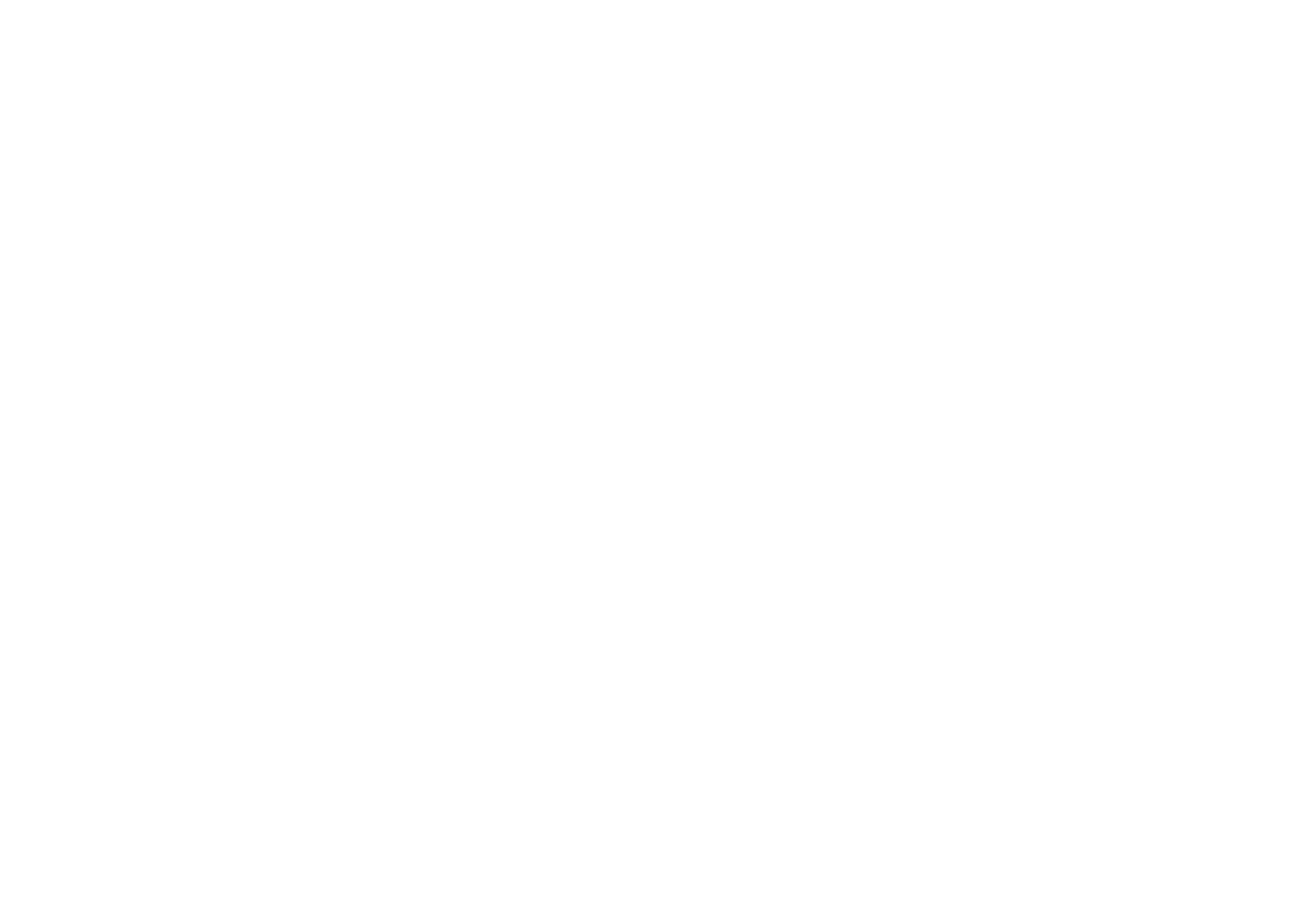## **Item 7.1 - Adoption of the 2020/21 Annual Budget**

| File reference                              | P1028787-6                                                                                                                                    |
|---------------------------------------------|-----------------------------------------------------------------------------------------------------------------------------------------------|
| <b>Report author</b>                        | Michael Kent, Project Director Strategic Finance                                                                                              |
| <b>Other contributors</b>                   | Various                                                                                                                                       |
| <b>Reporting Service Unit and Alliance</b>  | Strategic Finance, Corporate Services                                                                                                         |
| <b>Report author disclosure of interest</b> | Nil                                                                                                                                           |
| Date of report                              | 27 July 2020                                                                                                                                  |
| <b>Nature of Council's role</b>             | Executive                                                                                                                                     |
| <b>Voting requirement</b>                   | <b>Absolute Majority</b>                                                                                                                      |
| Attachment/s                                | Attachment 7.1A - 2020/21 Annual Budget<br>Attachment 7.1B - 2020/21 Management Budget<br>Attachment 7.1C - 2020/21 Fees and Charges Schedule |

## **Purpose**

The purpose of this report is to seek Council endorsement of the City's Annual Budget 2020/21.

## **Background**

Preparation of the annual budget is both a statutory requirement of the *Local Government Act 1995* and a responsible financial management practice. The annual budget is the corporate document that guides the allocation of the financial resources necessary for the City to deliver on our community's aspirations. By guiding our approach to delivering infrastructure and services to the community in a responsible and affordable way, it demonstrates the City's commitment to managing its operations in a sustainable manner.

This budget is developed in a time when our state is emerging from the COVID-19 pandemic. The anticipated financial impacts of that event have been responsibly incorporated into the budget model. The COVID-19 pandemic has adversely impacted the City's revenue streams. Reduced revenues from parking operations, provision of financial relief for property rentals, waiving of certain fees and charges, the 2020/21 rates freeze, zero percent increase to fees and significant reduction in investment revenues have created a challenging financial environment.

The City's response to these challenges is reflected in the 2020/21 Budget funding model.

The budget document (Attachment 7.1A) includes the statutory budget format with all relevant disclosures to discharge financial accountability to the community and the management budget (Attachment 7.1B). It is accompanied by the 2020/21 Schedule of Fees and Charges (Attachment 7.1C).

The City of Perth Annual Budget 2020/21 is now presented to Council for formal consideration.

## **Details**

Persuasively influenced by the Strategic Community Plan, Corporate Business Plan and Long Term Financial Plan, the 2020/21 Budget continues the focus on making the City more financially sustainable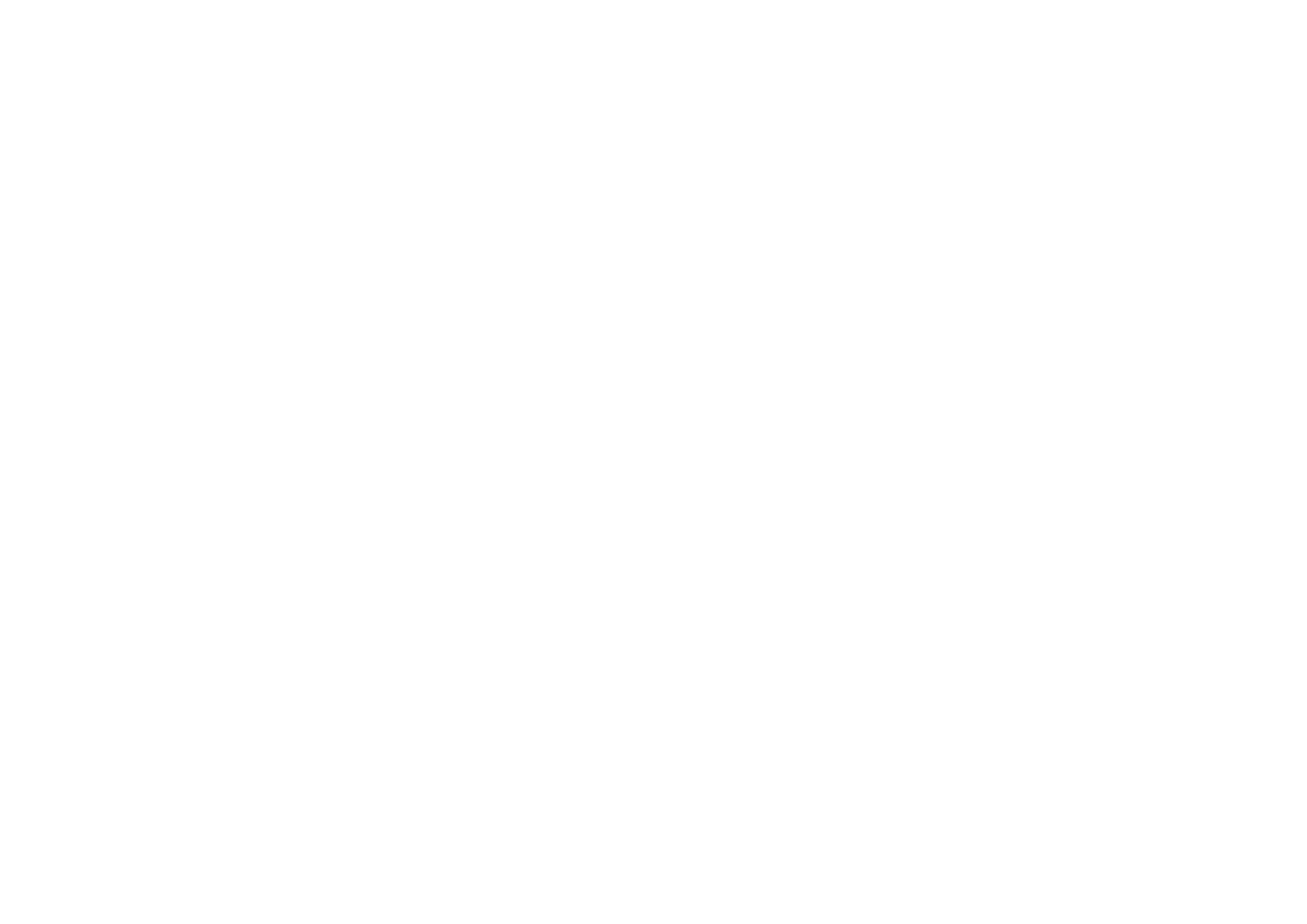into the future and driving structural reform of the City's finances. Operating expenses have been brought back to sustainable levels and expenditure focus has shifted from discretionary projects back to core service. There is also increased commitment to asset stewardship responsibilities by prioritising asset renewal and new and upgraded community infrastructure.

| <b>Funding Required:</b>                            | Amount \$ M |
|-----------------------------------------------------|-------------|
| Core Service Delivery - Excluding Non-Cash Expenses | 137.39      |
| <b>Discretionary Operating Projects</b>             | 4.79        |
| Covid 19 Economic Rebound Projects                  | 20.11       |
| <b>Sub Total - Operating Expenses</b>               | 162.29      |
| <b>Asset Renewal</b>                                | 22.34       |
| <b>Major Capital Projects</b>                       | 27.01       |
| <b>Discretionary Capital Expenditure</b>            | 14.29       |
| <b>Sub Total - Capital Expenses</b>                 | 63.64       |
| Loan Principal Repayments                           | 4.68        |
| <b>Reserve Funds Created</b>                        | 64.36       |
| <b>Closing Position (Surplus)</b>                   | 10.34       |
| <b>Sub Total - Financing Activities</b>             | 79.38       |
| <b>Total Funding Required</b>                       | 305.31      |
|                                                     |             |
| <b>Funding Sources:</b>                             |             |
| <b>Parking Revenues</b>                             | 55.78       |
| Fees and Charges                                    | 19.29       |
| <b>Grants Funds - Operating</b>                     | 1.58        |
| <b>Grants Funds - Asset Acquisition</b>             | 5.44        |
| <b>Other Revenues</b>                               | 4.88        |
| <b>Sub Total - Operating Activities</b>             | 86.97       |
| New Loan Proceeds                                   | 10.00       |
| <b>Reserve Funds Used</b>                           | 73.17       |
| <b>Opening Position</b>                             | 36.84       |
| <b>Sub Total - Financing Activities</b>             | 120.01      |
| <b>Total Funding Available - Excluding Rates</b>    | 206.98      |
|                                                     |             |
| <b>Amount Required to be Raised from Rates</b>      | 98.33       |

The budget presents a \$305.3 Million financial blueprint for the City for the 2020/21 year.

Developing the 2020/21 Budget has presented a unique set of challenges including, but not limited to the financial impacts of COVID-19, the zero percent rates increase and the three-yearly revaluation of property gross rental value (GRV)s.

To support the post COVID-19 economic rebound, an allocation of \$20.115M has been made for 2020/21.

The combination of a zero percent increase in overall rates yield and the triennial revaluation of gross rental values (GRV) for each rateable property means that whilst the City will generate the same rates yield in 2020/21 as it did in 2019/20; not all ratepayers will experience a zero change in rates. For some properties, there will actually be reductions, for some, no or little change and for others, increases of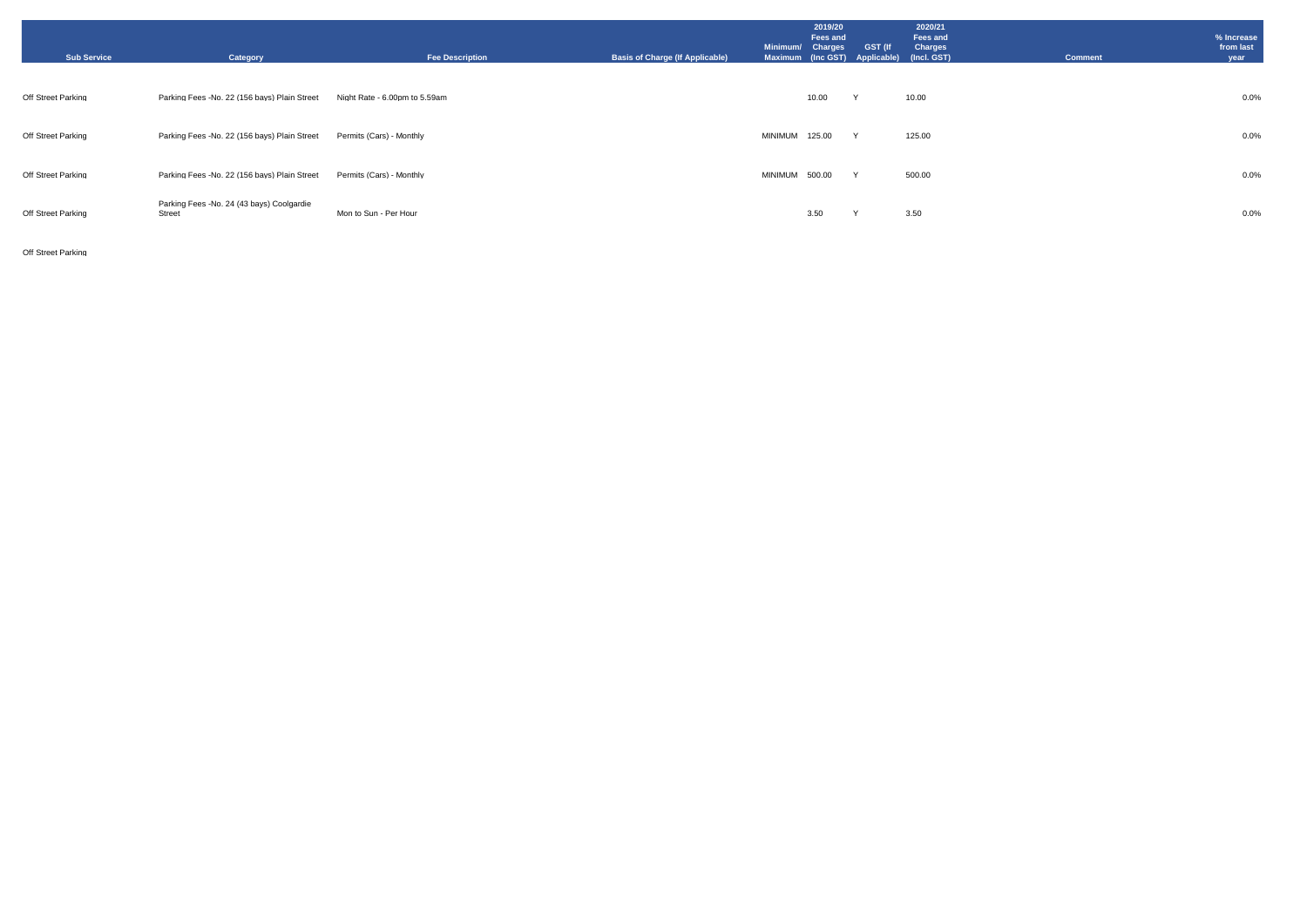differing scales. This is the peculiarity of the GRV based model which is used by all local governments to distribute the relative contributions of individual properties to the total rates yield. These new GRVs will remain in force for three years.

A detailed analysis of the City's Rating model for this year is provided at Section 6.2 of the 2020/21 annual budget document.

The budget model incorporates \$10.0M of new borrowings repayable quarterly over ten years and the draw-down of previously accumulated cash reserves to lessen the reliance on rates revenue as a proportion of the total funding package in the 2020/21 year. These are detailed at Section 6.3 and Section 6.4 of the 2020/21 annual budget document.

The budget model acknowledges that other opportunities may arise through extra-ordinary grants from other levels of government or non-government sources. These have not been incorporated into the model due to their current uncertainty, but the budget financial model can readily be adapted to respond to such opportunities should they arise.

The 2020/21 Budget also references the City's budgeted financial ratios against industry benchmarks. Whilst some specific indicators may not be met in the 2020/21 year, the City has in place, through its Long Term Financial Plan, a responsible and realistic plan to ensure that trends and average ratios over the longer term meet or exceed preferred industry benchmarks.

This budget reflects a balanced and sustainable response to the challenging economic climate in which it was developed. It will play an essential role in guiding the organisation as we continue to re-position our capital city's finances for a sustainable future.

## **Stakeholder engagement**

Preparation of the annual budget has been persuasively influenced by the Long Term Financial Plan 2020/21 - 2029/30 adopted by Council on 30 June 2020. It is informed by the outputs of various community consultation exercises including, but not limited to, the Community Strategic Plan, Corporate Business Plan and Economic Rebound Strategy. It also incorporates inputs from the Workforce Plan, Asset Management Plans and other internally focused strategies and plans.

Following approval by Council at the 30 June 2020 Council meeting, the City advertised the 2020/21 proposed differential rates and the purpose and objects of those differential rates.

One submission was received but it did not pertain to the proposed differential rates.

It is through the preceding mechanisms that stakeholder input has been captured, considered and where appropriate, incorporated into the budget model.

## **Strategic alignment**

#### Strategic Community Plan

This item addresses the community's vision for the future and specifically the following aspiration and Strategic Objective(s) contained in the Strategic Community Plan 2019 - 2029:

**Aspiration:** Performance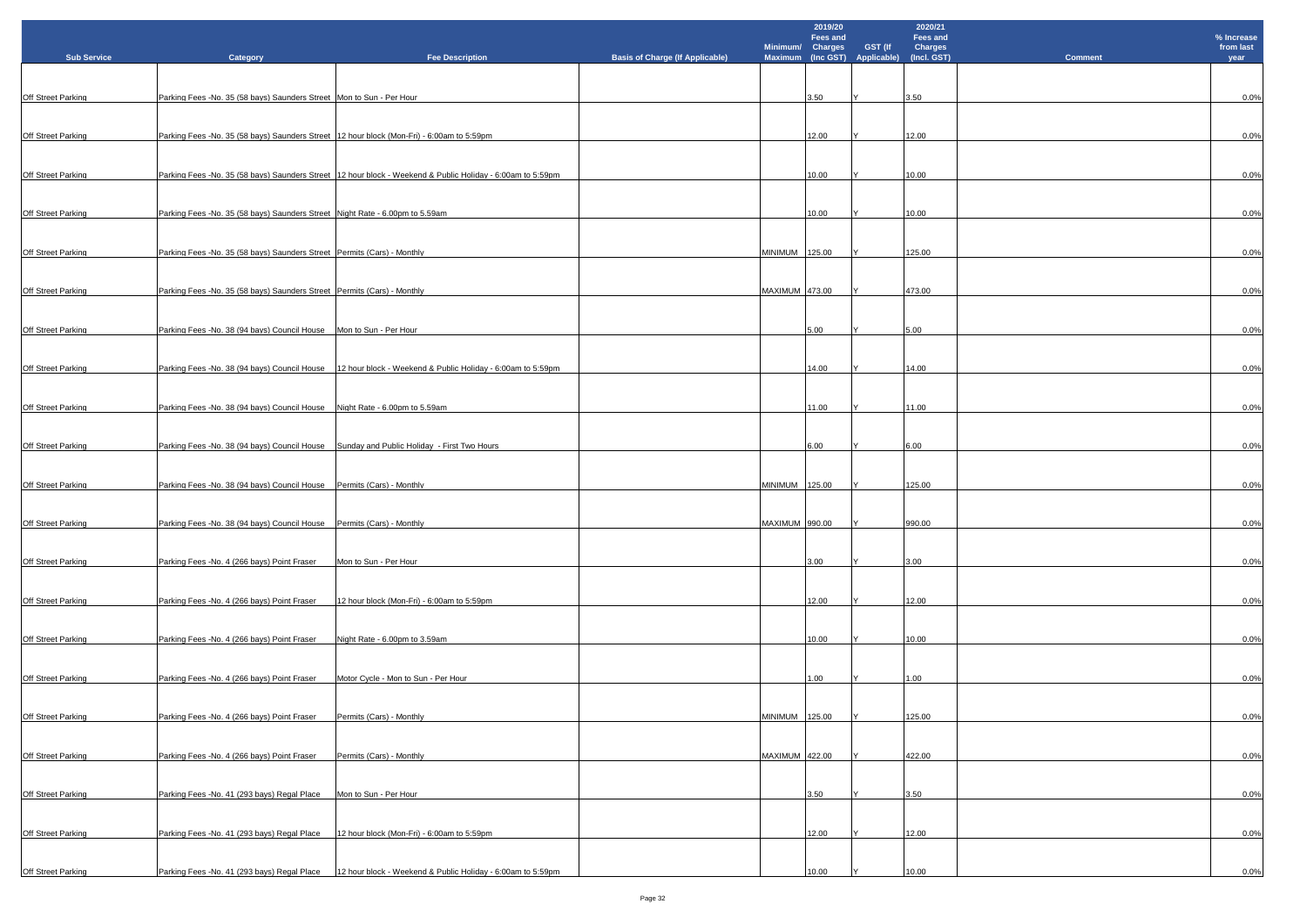| <b>Strategic</b>  | 5.5 A financial business model underpinned by a culture of cost management,                                          |  |  |
|-------------------|----------------------------------------------------------------------------------------------------------------------|--|--|
| <b>Objective:</b> | best value and strategic financial analysis that is subject to ongoing<br>oversight, transparency and accountability |  |  |

## **Legal and statutory implications**

The 2020/21 Annual Budget has been developed in accordance with the provisions of Part 6 of the *Local Government Act 1995,* Part 3 of the *Local Government (Financial Management) Regulations 1996* and also takes into consideration, additional statutory obligations imposed by the *Local Government (COVID-19 Response) Ministerial Order 2020*.

The *Local Government (COVID-19 Response) Ministerial Order 2020* specifically modifies the statutory obligations under the *Local Government Act 1995 and Local Government (Financial Management) Regulations 1996* to require consideration of the financial impacts of COVID-19 on the City's strategic priorities, plans for the future and revenue streams in formulating the budget. The City has been proactively scenario modelling and modifying its financial models for COVID-19 impacts since March 2020 and has incorporated all known and anticipated impacts into its Long Term Financial Plan and Corporate Business Plan that were adopted by Council on 30 June 2020.

As the 2020/21 Budget is persuasively influenced by those documents, the City can confidently attest that it has fully complied with those requirements.

The City will also have a Financial Hardship Policy in place by the first due date for rates instalments as required by the *Local Government (COVID-19 Response) Ministerial Order 2020.*

#### Connection with mandates in the *City of Perth Act 2016*

8(1)(a) - to provide for the good government of persons in the City of Perth, including residents, ratepayers and visitors

## **Risk implications**

| <b>Impact of decision</b> |     |  |
|---------------------------|-----|--|
| Organisation              | Low |  |
| Community                 | Low |  |

| <b>Risk domain</b> | Consequence | Likelihood | <b>Risk rating</b> |
|--------------------|-------------|------------|--------------------|
| Financial          | Moderate    | Unlikely   | ∟ow                |
| Legal & Regulatory | Minor       | Unlikely   | ∟ow                |

A carefully considered, well informed budget aligned to the City's Community Strategic Plan, Corporate Business Plan and Long Term Financial Plan is the most effective way to manage risk associated with financial sustainability and cashflow management. Timely and accountable management reporting and regular monitoring of actual financial performance against budget will provide continued assurance moving forward.

## **Approval implications**

This report seeks Council approval to adopt the 2020/21 Budget including all statutory disclosures and the 2020/21 Schedule of Fees & Charges. The City is required to adopt its Annual Budget in the required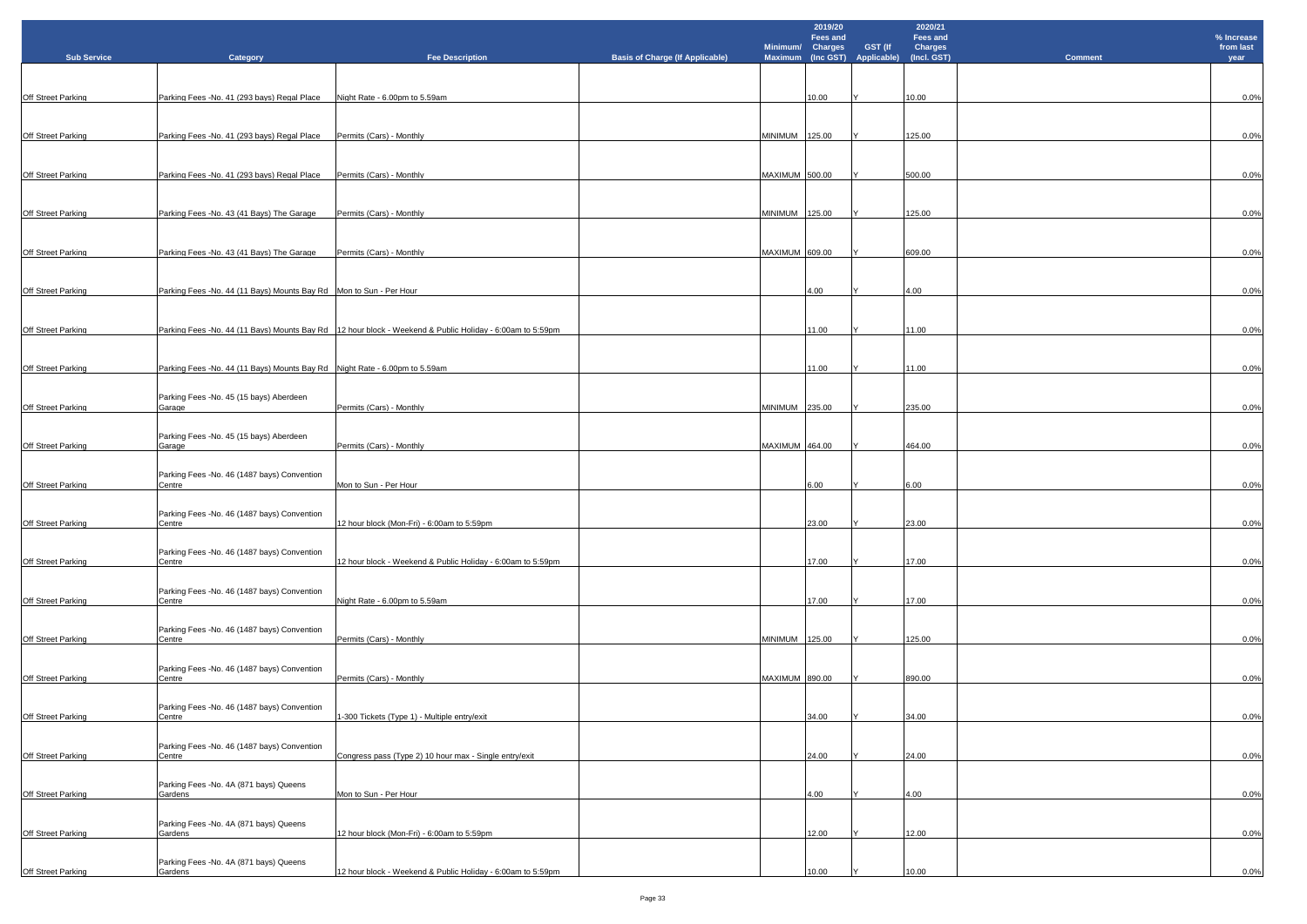format by no later than 31 August each year.

## **Financial implications**

The financial implications associated with this report are detailed in the attached 2020/21 Annual Budget and Schedule of Fees & Charges. Overall, it represents a \$202.2M commitment to the delivery of a range of ongoing programs and services plus a \$63.64M capital expenditure program. This financial commitment is funded by a responsible mix of earned revenues, loan borrowings and cash reserves supported by rates revenue of \$98.33M to produce a balanced budget.

## **Policy references**

Policy 9.1 Budget and 9.2 Heritage Rates Concessions are relevant to this report.

## **Comments**

Nil

|    | <b>Officer Recommendation</b> |                                                                                                   |                                                                                                 |  |
|----|-------------------------------|---------------------------------------------------------------------------------------------------|-------------------------------------------------------------------------------------------------|--|
|    |                               |                                                                                                   |                                                                                                 |  |
|    |                               | That Council ADOPTS BY ABSOLUTE MAJORITY:                                                         |                                                                                                 |  |
|    |                               |                                                                                                   |                                                                                                 |  |
| 1. |                               | The City of Perth 2020/21 Statutory Annual Budget as detailed in Agenda Attachment 7.1A inclusive |                                                                                                 |  |
|    |                               | of the following:                                                                                 |                                                                                                 |  |
|    | 1.1                           | Statement of Comprehensive Income                                                                 |                                                                                                 |  |
|    | 1.2                           | <b>Statement of Cash Flows</b>                                                                    |                                                                                                 |  |
|    | 1.3                           | <b>Rate Setting Statement</b>                                                                     |                                                                                                 |  |
|    | 1.4                           | Capital Expenditure Program                                                                       |                                                                                                 |  |
|    | 1.5                           | Transfers to and from Cash Backed Reserves                                                        |                                                                                                 |  |
|    | 1.6                           | Notes to and forming part of the Statutory Budget                                                 |                                                                                                 |  |
| 2. |                               |                                                                                                   | The following rates in the dollar of GRV based upon the predominant purpose for which the rated |  |
|    |                               | land is held:                                                                                     |                                                                                                 |  |
|    | 1.1                           | <b>Commercial Category</b>                                                                        | 6.47853 cents in the dollar                                                                     |  |
|    | 1.2                           | <b>Hotel Category</b>                                                                             | 6.41214 cents in the dollar                                                                     |  |
|    | 1.3                           | Retail Category                                                                                   | 6.47925 cents in the dollar                                                                     |  |
|    | 1.4                           | <b>Office Category</b>                                                                            | 5.45000 cents in the dollar                                                                     |  |
|    | 1.5                           | Residential                                                                                       | 6.45000 cents in the dollar                                                                     |  |
|    | 1.6                           | Vacant Land                                                                                       | 7.39961 cents in the dollar                                                                     |  |
| 3. |                               | Minimum Rate Payment                                                                              |                                                                                                 |  |
|    |                               |                                                                                                   | The following minimum rate payments to be imposed in accordance with Section 6.35 of the        |  |
|    |                               |                                                                                                   | Local Government Act 1995 in respect of any rateable land within the city:                      |  |
|    | 3.1                           | <b>Commercial Category</b>                                                                        | \$800                                                                                           |  |
|    | 3.2                           | <b>Hotel Category</b>                                                                             | \$750                                                                                           |  |
|    | 3.3                           | Retail                                                                                            | \$750                                                                                           |  |
|    | 3.4                           | <b>Office Category</b>                                                                            | \$800                                                                                           |  |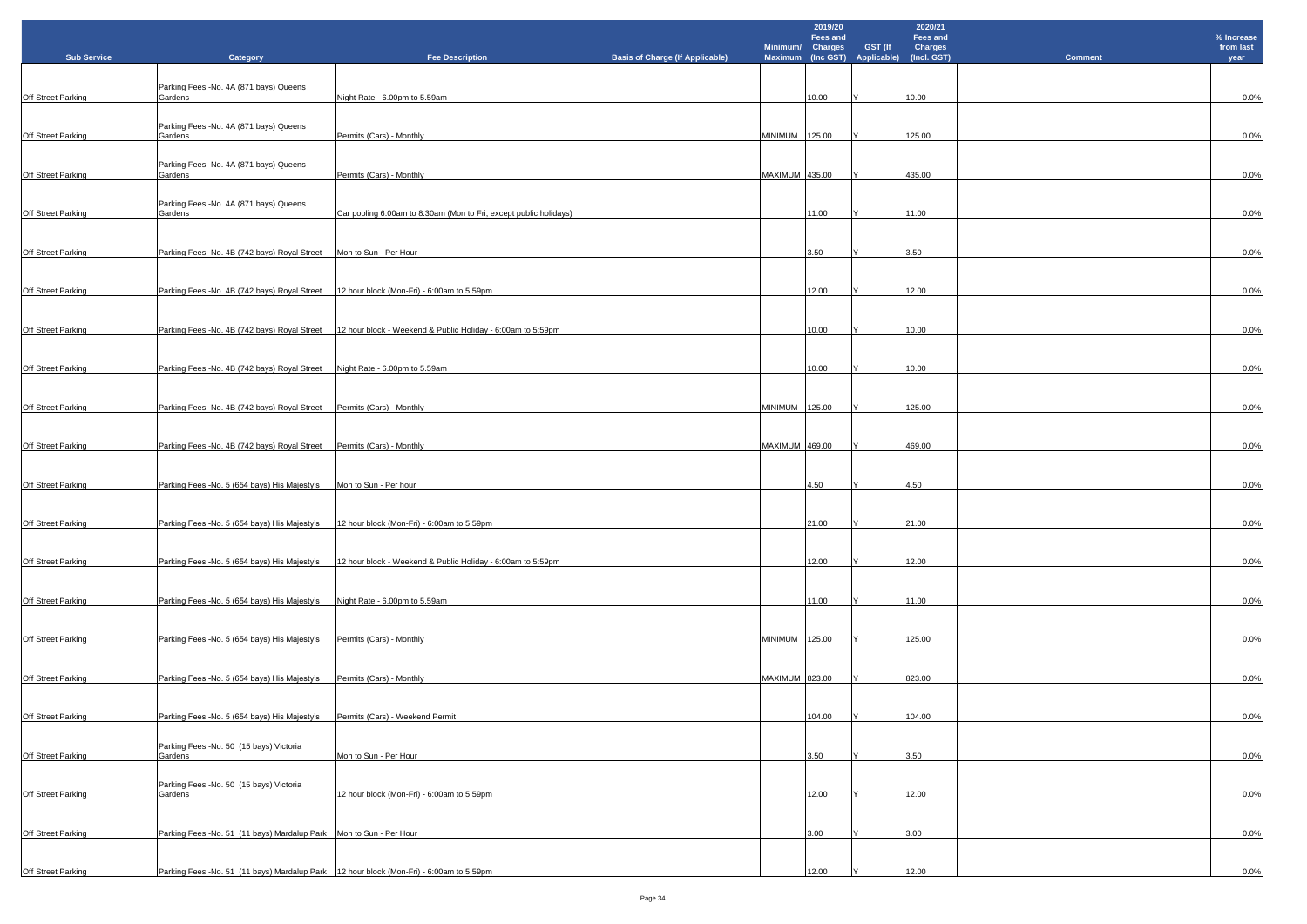3.5 Residential \$750 3.6 Vacant Land \$800

### 4. Instalment Payments

The provision of the options of one, two or four instalments for the payment of rates.

- 4.1 The City will impose, in accordance with section 6.45(3) of the *Local Government Act 1995* and clause 13 of the Local Government (COVID-19 Response) Ministerial Order 2020, gazetted on 8 May 2020, an additional charge of \$35 and interest rate of 5.5% applicable to rate and service charge instalment arrangements, subject to:
- 4.2 this additional charge and interest rate cannot be applied to an excluded person, as defined in the Local Government (COVID-19 Response) Ministerial Order 2020, that has been determined as suffering financial hardship as a direct consequence of the COVID-19 pandemic in accordance with Council's Financial Hardship Policy.

The following due dates for the payment of rates by instalments:

4.2.1 28 September 2020 4.2.2 27 November 2020 4.2.3 05 February 2021 4.2.4 09 April 2021

- 5. Late Payment Interest
	- 5.1 The City will impose, in accordance with section 6.51(1) of the *Local Government Act 1995* and clause 14 of the Local Government (COVID-19 Response) Ministerial Order 2020, gazetted on 8 May 2020, an interest rate of 5.5% applicable to overdue and unpaid rate and service charges, subject to:
	- 5.2 this interest rate cannot be applied to an excluded person, as defined in the Local Government (COVID-19 Response) Ministerial Order 2020, that has been determined by the City of Perth as suffering financial hardship as a direct consequence of the COVID-19 pandemic.
	- 5.3 The City will recoup the cost of recovery of such rates and service charges that remain unpaid after becoming due and payable.
- 6. Heritage Rates Concession
	- 6.1 In accordance with *Section 6.47 of the Local Government Act 1995,* the City will continue the Heritage Rate Concession Scheme (Council Policy 9.2 refers), introduced to support the retention of the City's heritage, for the 2020/21 financial year.
- 7. Creation of Reserve Fund

The creation of the following Cash Backed Reserve (purpose of Reserve as stated below) in accordance with *Section 6.11(1) of the Local Government Act 1995:*

- 7.1 COVID-19 Economic Rebound Reserve This reserve is established to quarantine funding for the initiatives associated with the City's COVID-19 Economic Rebound Strategy.
- 8. New Loan Approvals

The proposal to borrow \$10.0M repayable quarterly over ten years at fixed interest rates from WA Treasury Corporation to support the capital program and COVID-19 Economic Rebound Strategy.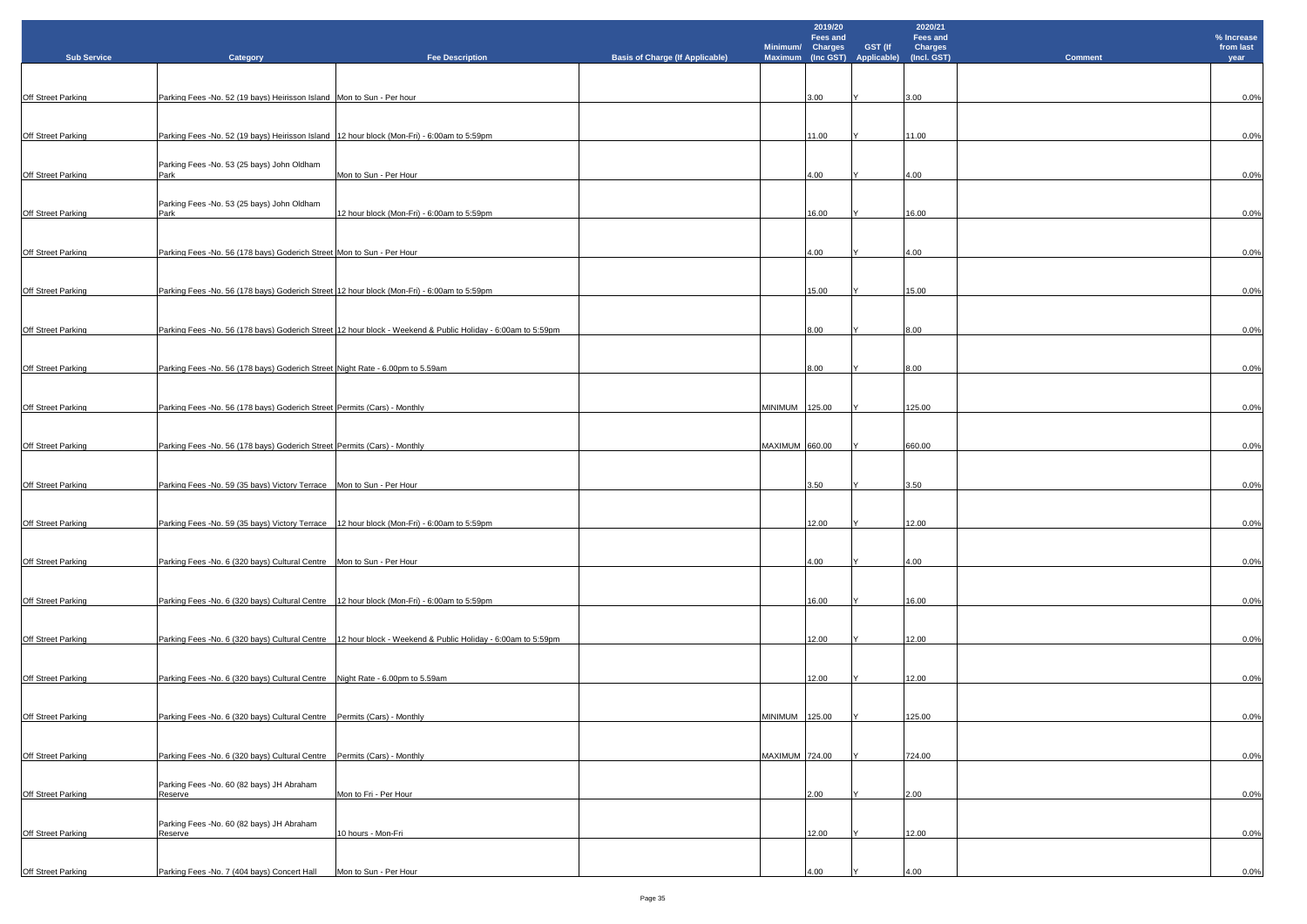#### 9. Reserve Fund Transfers

The proposed transfers to and from Reserves identified in the 2020/21 Annual Budget, including the change of purpose of Reserves made in accordance with Section 6.11 (3) 9.1 of the *Local Government Act 1995*.

#### 10. Fees and Charges

The 2020/21 Schedule of Fees & Charges as detailed in Agenda Attachment 7.1C (including waste collection service charges).

#### 11. Financial Reporting and Materiality

As per *Local Government (Financial Management) Regulations 1996* Section 34 (5) each financial year, a local government is to adopt a percentage or value, calculated in accordance with the AAS (Australian Accounting Standards), to be used in statements of financial activity for reporting material variances.

For the purpose of materiality, in monthly financial reports for the 2020/21 financial year, operating variances shall be those greater than 10% of the original adopted Annual Budget and a value greater than \$20,000.

For the purpose of materiality, in monthly financial reports for the 2020/21 financial year, capital variances shall be those greater than 10% of the original adopted Annual Budget or a value greater than \$50,000.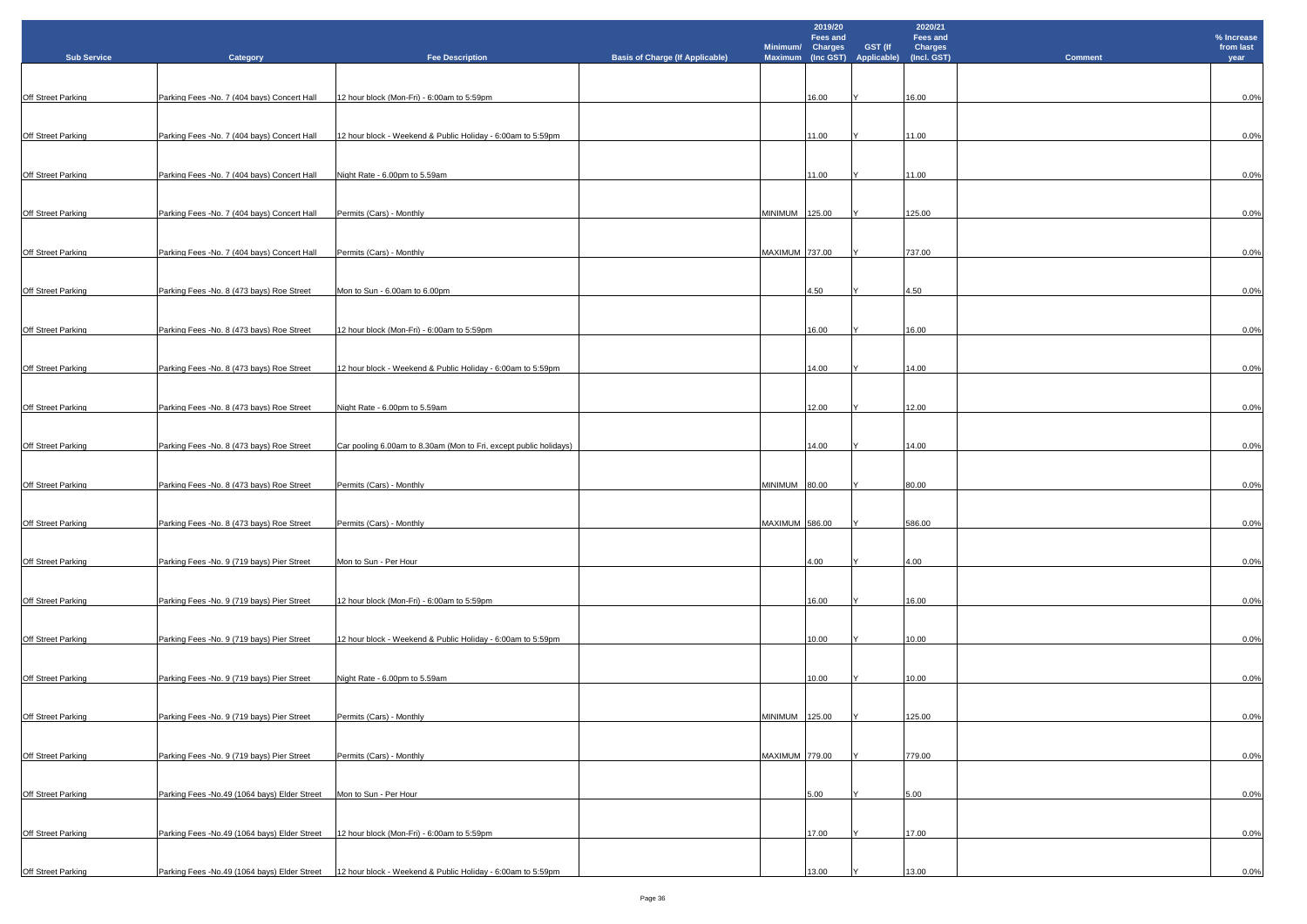## **Item 7.2 – Tender RFT000016 – Koolangka Koolangka Playground Construction – Wellington Square**

| File reference                              | P1039125                                                                                                                                                                                                                                                                       |
|---------------------------------------------|--------------------------------------------------------------------------------------------------------------------------------------------------------------------------------------------------------------------------------------------------------------------------------|
| <b>Report author</b>                        | Richard Jeffcote, Project Delivery Lead                                                                                                                                                                                                                                        |
| <b>Other contributors</b>                   | Gaynor Boros, Category Specialist                                                                                                                                                                                                                                              |
| <b>Reporting Service Unit and Alliance</b>  | Construction, Infrastructure and Operations                                                                                                                                                                                                                                    |
| <b>Report author disclosure of interest</b> | Nil                                                                                                                                                                                                                                                                            |
| Date of report                              | 6 July 2020                                                                                                                                                                                                                                                                    |
| <b>Nature of Council's role</b>             | Executive                                                                                                                                                                                                                                                                      |
| <b>Voting requirement</b>                   | Simple Majority                                                                                                                                                                                                                                                                |
| Attachment/s                                | Attachment 7.2A – Confidential Tender Assessment Matrix<br>Attachment 7.2B – Confidential Qualitative Criteria against Price<br>Attachment 7.2C - Confidential Value Engineering Analysis<br>Confidential attachments are distributed to Commissioners<br>under separate cover |

## **Purpose**

This report presents the outcome of Tender RFT000016 - Koolangka Koolangka Playground Construction, Wellington Square and seeks Council approval to award the contract for the playground construction and associated civil works.

## **Background**

At its meeting held on 25 September 2018, Council approved the Final Wellington Square Masterplan; noted that the enhancement will be staged over six years commencing in 2019, and noted that the detailed design and cost estimate of various enhancement packages will be presented to Council in line with the staging plan.

Since then, the project has progressed well, with the main contract package that included landscape, civil, lighting and electrical works awarded in November 2019. The artwork tender was awarded in March 2020.

This report seeks Council approval for the award of the final major package, to deliver the playground component, in line with an accelerated timeline, to have the main contractor works and playground completed in the 2020/21 financial year and the artwork completed by May 2022.

The project has been successful in receiving funding from Lotterywest in the amount of \$4.37M for the playground construction (Attachment 7.2A). The project team have endeavoured to manage expenditure against the original project budget as external funding is included in the Long Term Financial Plan as a City budget, not additional project budget.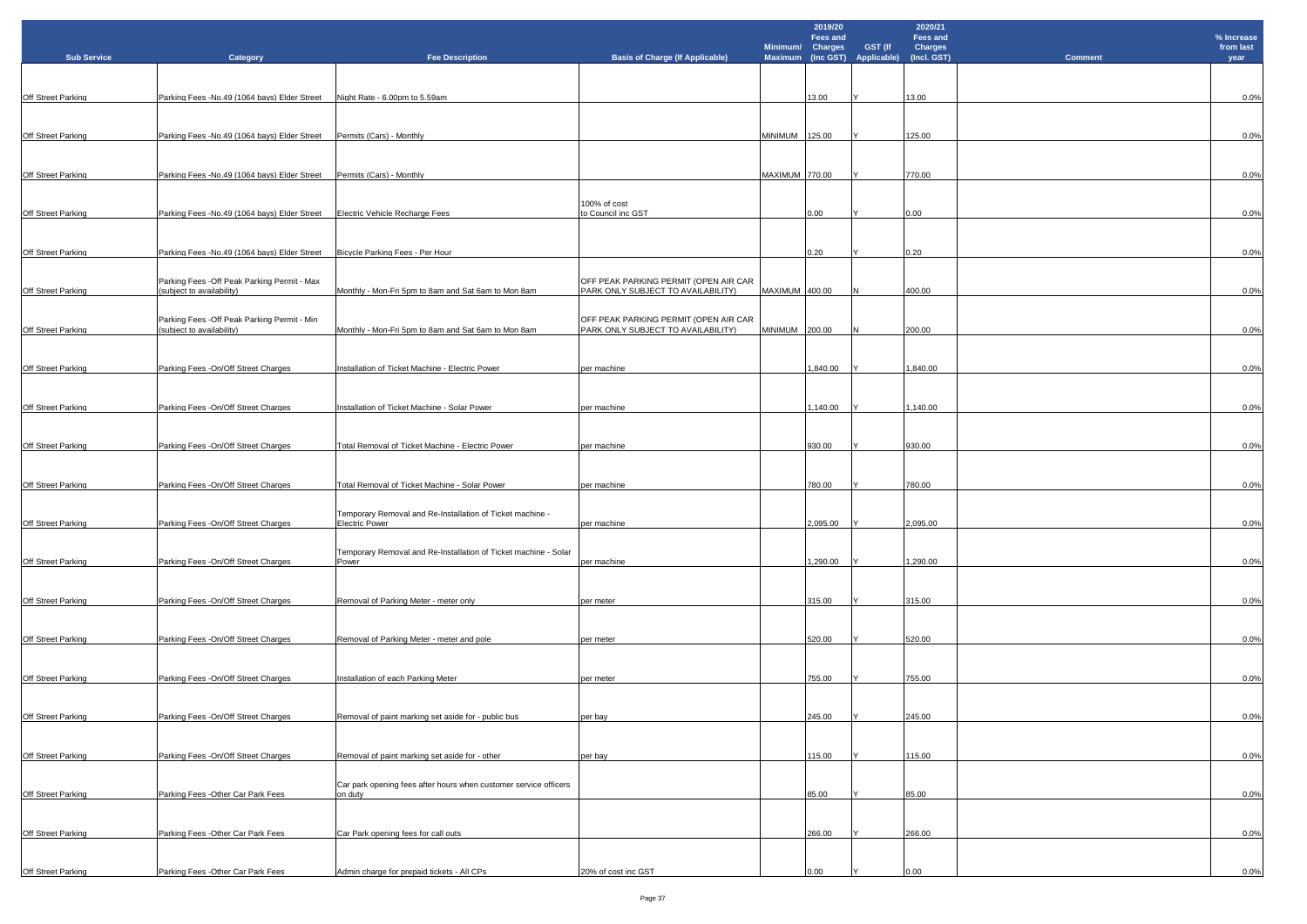## **Details**

The Tender was advertised on 8 April 2020 and closed on 14 May 2020, with submissions received from the following tenderers:

- 1. BOS Civil Pty Ltd
- 2. D.B Cunningham Pty Ltd t/as Advanteering Civil Engineers
- 3. Densford Civil Pty Ltd / Djana Koodal Pty Ltd (Joint Venture)
- 4. Environmental Industries Pty Ltd
- 5. Menchetti Consolidated Pty Ltd t/as MG Group WA
- 6. Phase 3 Landscape Construction Pty Ltd
- 7. Visual Design Metal Fabrication Pty Ltd

## *Overview of proposed works*

The Koolangka Koolangka playground will be situated in the south-east corner of Wellington Square, near the corner of Wellington and Bennett Streets, providing a range of facilities including a skatepark, parkour activities, a pump track, waterplay, climbing towers, terracing and rest areas. The scope of works includes demolition, irrigation works, landscape works, hardscape and soft landscape works, multiple catenary structures, custom playground structures, water play works, signage works, electrical and lighting works.

## *Compliance Criteria*

A compliance assessment was completed on all tenderers with all submission, bar one, deemed as conforming tenders. The tender received from Visual Design Metal Fabrication Pty Ltd, failed to include the required documentation, including the Tenderer's Offer, and was deemed a non-compliant tender. It was not considered for further evaluation.

## *Qualitative Selection Criteria*

The submitted tenders were evaluated against the following four qualitative selection criteria:

- Construction Methodology (25%);
- Demonstrated Project Experience (40%);
- Experience and Qualifications of Key Personnel (20%); and
- Program of Works (15%).

**BOS Civil** provided an adequate response with a sound appreciation and understanding of the scope of work required and outlined a detailed methodology to deliver the project. They provided some examples that included bespoke elements, however most projects listed are civil and paving jobs and not similar in scope or complexity to this playground project. The key team have reasonable experience behind them but seems to be quite a young team with 5-20 years' experience. The construction program indicated a completion date within the City's required timeframe.

**D.B Cunningham Pty Ltd (Advanteering)** provided a sound appreciation and understanding of the scope and listed control measures for potential constraints and outlined a detailed methodology. They provided project examples with photos and nature playground elements, similar in scope and scale and have demonstrated local government experience. The project team experienced in delivery of large projects and have nominated key sub-contractors and have allowed a level of contingency in resourcing the works. The construction program indicated a completion date within the City's required timeframe.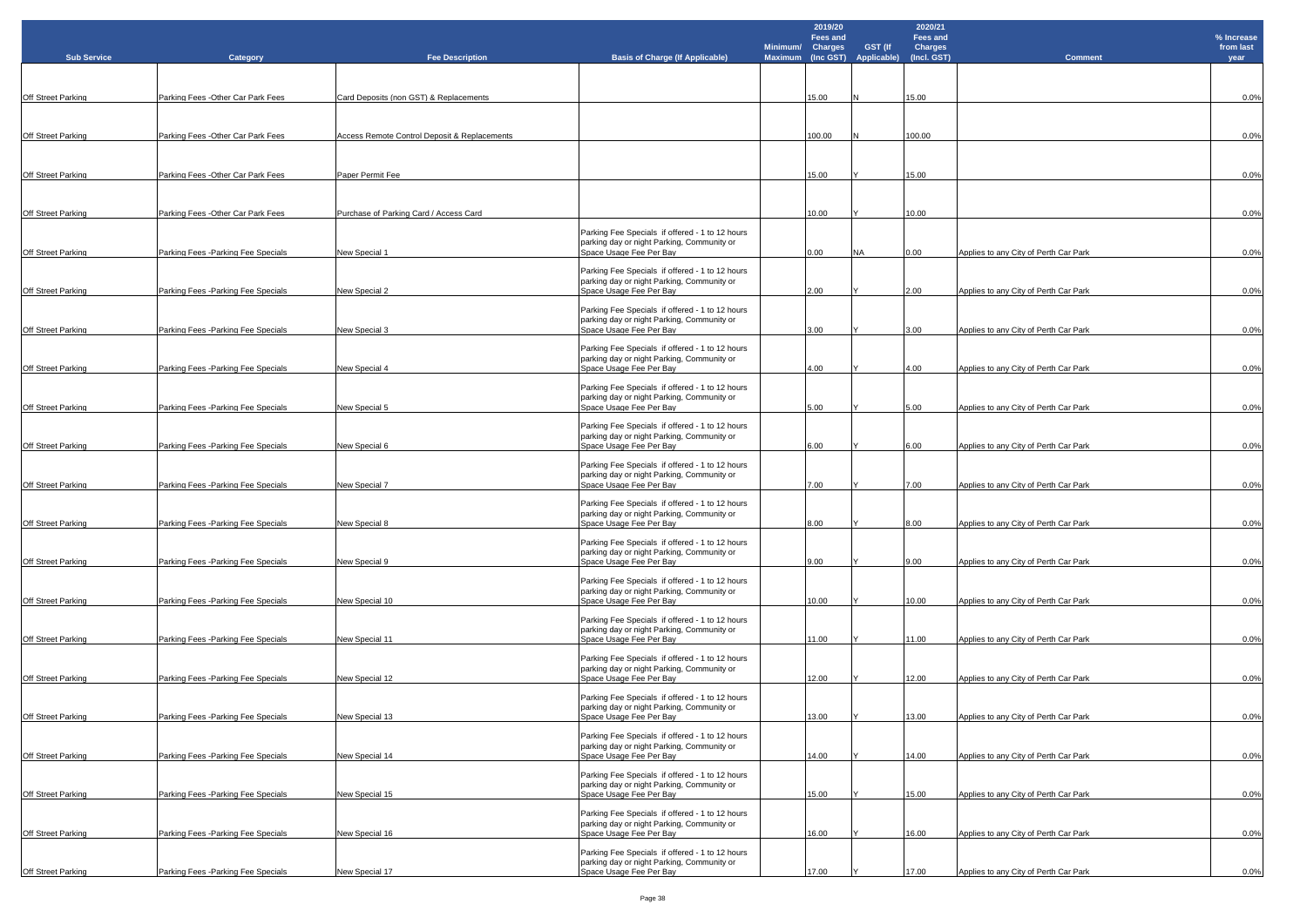**Densford** briefly outlined methodology and steps/staging required and provided a very good response to appreciation and understanding of aboriginal and heritage management including Whadjuk Noongar significance. Demonstrated project experience is adequate, however are less convincing they can deliver regional scale playgrounds as their main experience lies in civil works with projects on a smaller scale. They are the main contractor for the Wellington Square Enhancement project so have the advantage of site familiarity, qualified project team and subconsultant engagement, which provides confidence their program of works could meet the timeframe.

**Environmental Industries** provided a sound methodology and demonstrated a good understanding of project constraints. Have demonstrated project experience in successful delivery of playgrounds of a similar scale and nature. The project team are experienced in the delivery of high-quality projects. Program for main playground works can be completed within required timeframe, however there is a delay of two months for delivery of the catenary structure.

**MG Group** provided a very thorough and convincing response to all selection criteria, demonstrating an excellent understanding and appreciation of the scope of works and very clearly outlined a descriptive stepby-step methodology. Has demonstrated substantial experience in the delivery of regional scale playgrounds consisting of highly bespoke elements finished to a high level of detail. The project team are highly qualified and demonstrated experienced in working on similar projects and provided a detailed list of subcontractors. They provided a detailed programme including key dates and milestones to meet the required timeframe, however it was noted that meeting the deadline depended on the lead time for certain items.

**Phase3** provided a marginal response to appreciation and understanding of the scope of works and outlined a brief methodology. They demonstrated extensive experience in the delivery of regional destination playgrounds throughout WA with highly bespoke elements and provided details for completed projects of a similar scope and nature. The project team are qualified and demonstrated experienced in working on similar projects. Their program of works is not able to meet the required timeframe indicating completion date in April 2021.

The Tender Assessment Matrix and the Qualitative Criteria against Price summary is presented in Confidential Attachments 7.2A and 7.2B. The City also underwent a value engineering exercise to determine the final contract award amount (Confidential Attachment 7.2C).

## **Stakeholder engagement**

The Wellington Square Masterplan was endorsed by Council on 25 September 2018 and involved significant input from the community and stakeholders. This engagement resulted in a vision for Wellington Square that recognised the history of the site, balanced the competing needs of a diverse range of stakeholders and created a vision for Wellington Square that befits the largest public open space within the City of Perth. One key feature of the Masterplan includes an Intergenerational Play Space.

## **Strategic alignment**

## Strategic Community Plan

This item addresses the community's vision for the future and specifically the following Aspiration and Strategic Objective(s) contained in the Strategic Community Plan 2019 – 2029: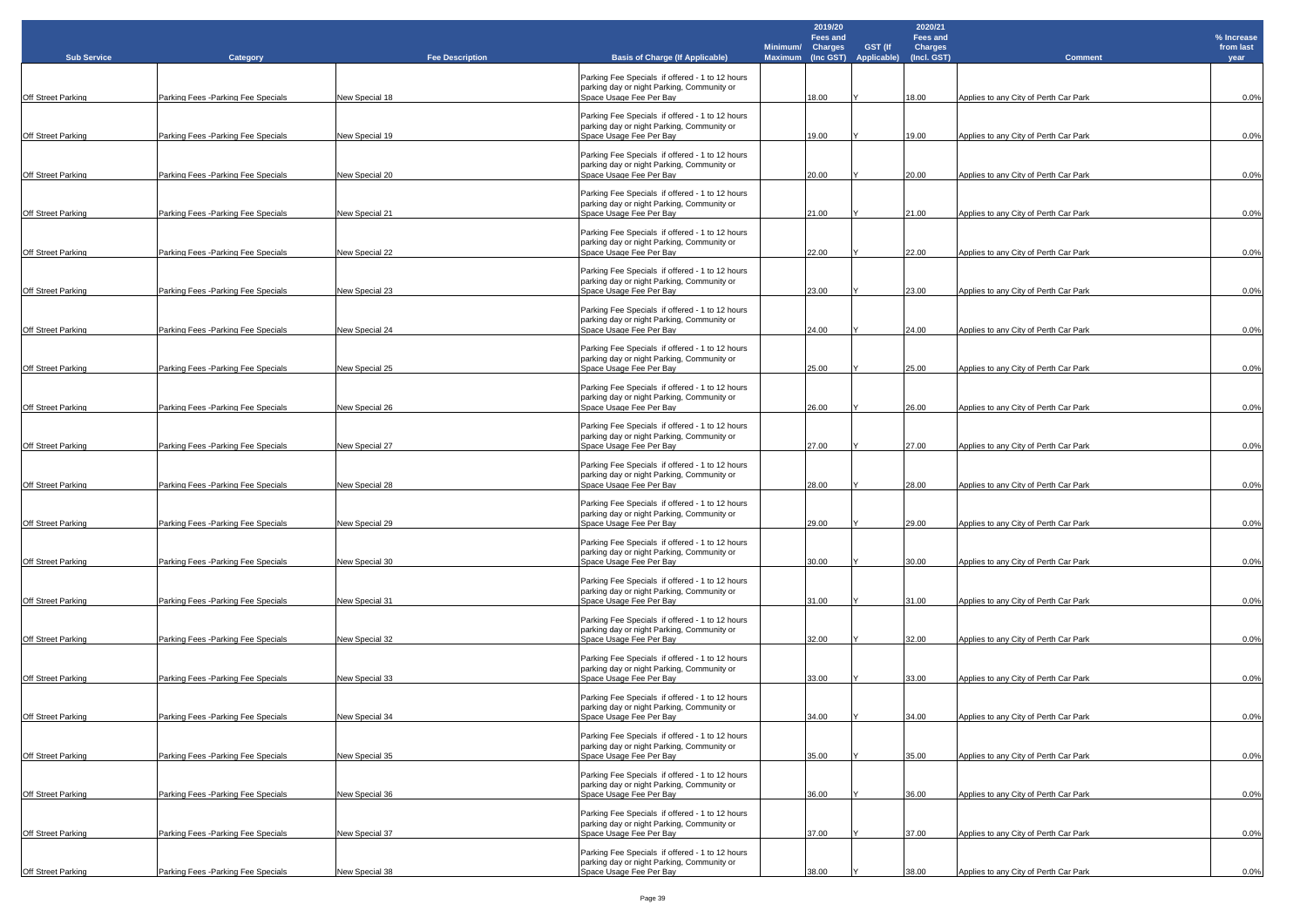| <b>Aspiration:</b>          | Place                                                               |  |
|-----------------------------|---------------------------------------------------------------------|--|
| <b>Strategic Objective:</b> | 2.1 A city that is seen by all as a great place to be.              |  |
|                             | Safe and enjoyable experiences in the public realm enabled by smart |  |
|                             | technologies, innovative design and quality infrastructure          |  |

The delivery of the playground is a key outcome of the Wellington Square Masterplan and will provide the local community with outstanding local facilities.

## **Legal and statutory implications**

Section 3.57 of the Local Government Act 1995 covers the legal requirements for local governments to invite public tenders before it enters into a contract of this nature.

More specifically, Division 2 of the *Local Government (Functions and General) Regulations 1996* covers the detail and subject matter of the tender requirements.

#### Connection with mandates in the *City of Perth Act 2016*

 $8(1)(c)$  - to provide a safe, clean and aesthetic environment for the community, city workers, visitors and tourists

## **Risk implications**

| <b>Impact of decision</b> |     |  |
|---------------------------|-----|--|
| Organisation              | Low |  |
| Community<br>Low          |     |  |

| <b>Risk domain</b>             | Consequence | Likelihood | <b>Risk rating</b> |
|--------------------------------|-------------|------------|--------------------|
| <b>Reputation and External</b> | Moderate    | Possible   | Medium             |
| <b>Stakeholders</b>            |             |            |                    |

The key risk relating to the delivery of the project are potential for the delays to the playground's completion (end of 2020) due to the supply of bespoke items and therefore the extended disruption to the surrounding residents and enjoyment of the facilities.

A Financial Assessment was undertaken on Advanteering which indicated that it has a sound financial capacity to undertake the contract.

## **Approval implications**

If the contract is not awarded the playground will not be delivered and the overall Wellington Square Masterplan Enhancement be left uncompleted.

## **Financial implications**

#### Within existing budget

There are no additional financial implications associated with this report. The recommended tender award